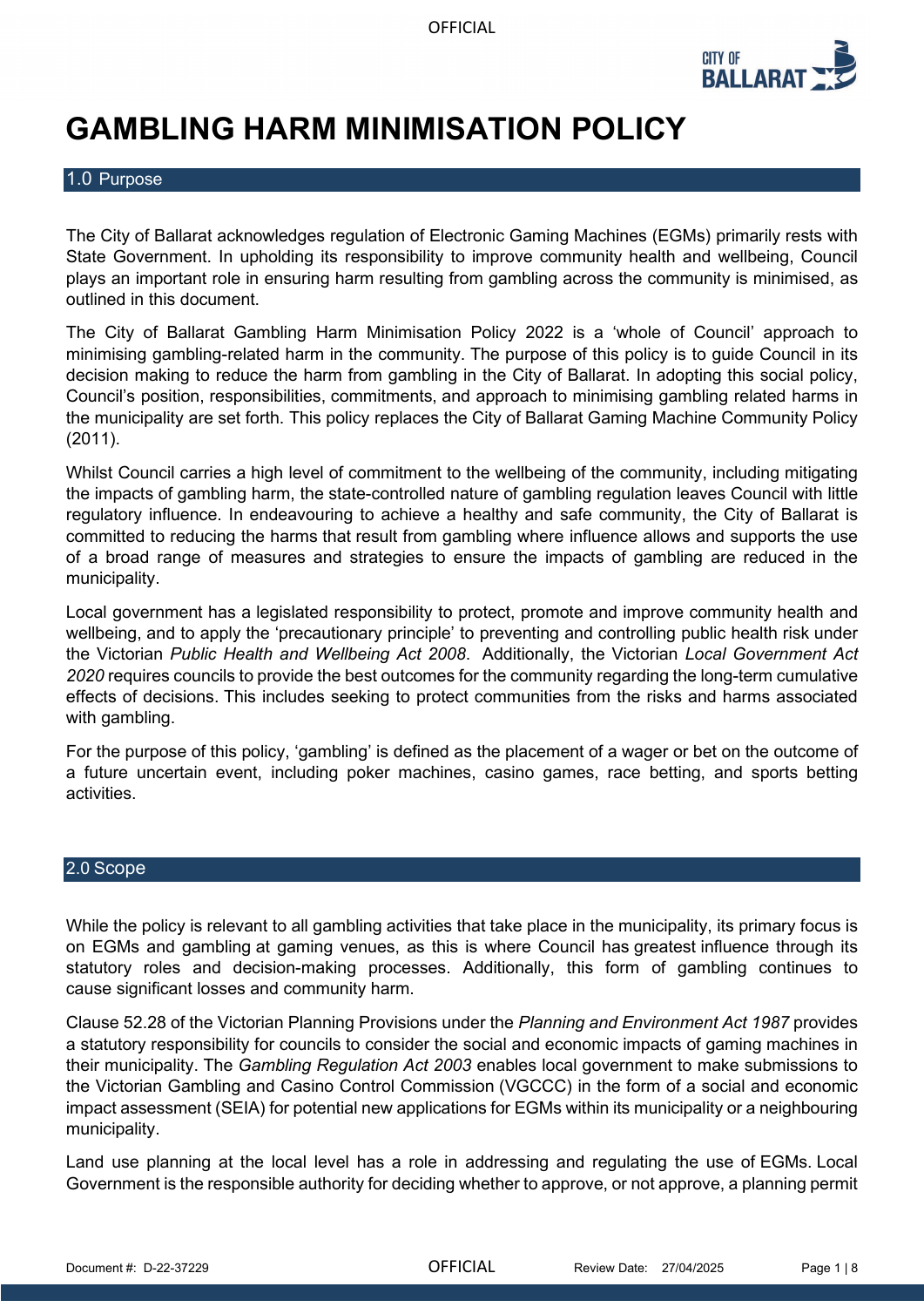

application for EGMs. Like other land use planning processes, if Council rejects the application and decides not to issue a planning permit, the applicant has the right to appeal the decision to the Victorian Civil and Administrative Tribunal (VCAT).

The policy supports the proposal of a future amendment process in relation to gaming provisions in the Ballarat Planning Scheme. Additionally, whilst the decision-making criteria set out in the Ballarat Planning Scheme underpins decisions relating to EGM applications in the municipality, this policy clearly articulates Council's intent in relation to the provision of EGMs from a public health perspective. It will also inform Council's submissions to the VGCCC in response to applications for new gaming licences or amendments to existing gaming licences, and the assessment of applications considered under the relevant clauses of the Ballarat Planning Scheme. Whilst the Ballarat Planning Scheme provides an important role in assessing gaming related planning applications, it is important to note that local planning policies are limited to addressing locational issues and to a lesser extent operation and design issues.

As the closest level of government to the community, local government is best placed to understand the effects of gambling and to limit the negative impacts of gambling on their communities. As a result, the City of Ballarat undertakes roles as a planner and regulator, community partner, and advocate. The ways in which this will be undertaken are outlined in 4.0 Policy Statements.

#### 3.0 Background

Gambling has the potential to generate negative social and economic impacts for the player, their family and friends, and the wider community. The experience of these harms can differ depending on a person's gender, cultural background, age, and other intersecting factors. Whilst there are many different forms of gambling, a significant source of financial loss and harm in Australia comes from EGMs.

It is also recognised that sports betting and internet gambling are fast growing in the community, increasing rapidly each year. The advertising and normalisation of sports betting and online gambling and the resultant community impacts are of concern to Council. While mostly controlled at the federal level, there are points of influence that Council can utilise, particularly around supporting education efforts in the community, and the introduction of advertising restrictions on Council-owned land.

The prevalence and accessibility of EGMs in the Ballarat area, and their potential harmful impacts on the community, are also of concern to Council. A large body of evidence exists that demonstrates the adverse consequences resulting from problem gambling, including financial loss, relationship breakdown, emotional or psychological distress, issues with work or study, criminal activity and reduced health and wellbeing.

The *Gender Equality Act 2020* requires defined entities, including councils, to conduct gender impact assessments to ensure policies, programs and services are designed to benefit all members of the community. The gender impact assessment undertaken relating to the issue of gambling harm has identified that males are more likely to participate in gambling activities, and in fact are more likely to be problem gamblers; however, females suffer disproportionately more gambling related harm. There are also differences in both gambling behaviour and the experience of gambling harm between different sub-groups of men and women, particularly between different age groups, and those from Aboriginal and Torres Strait Islander or migrant communities. A growing concern is the emerging research revealing the relationship between family violence and problem gambling, especially given the very high rates of family violence in the City of Ballarat, and very high EGM losses in the municipality. These findings should be considered when developing responses to reduce gamblingrelated harm.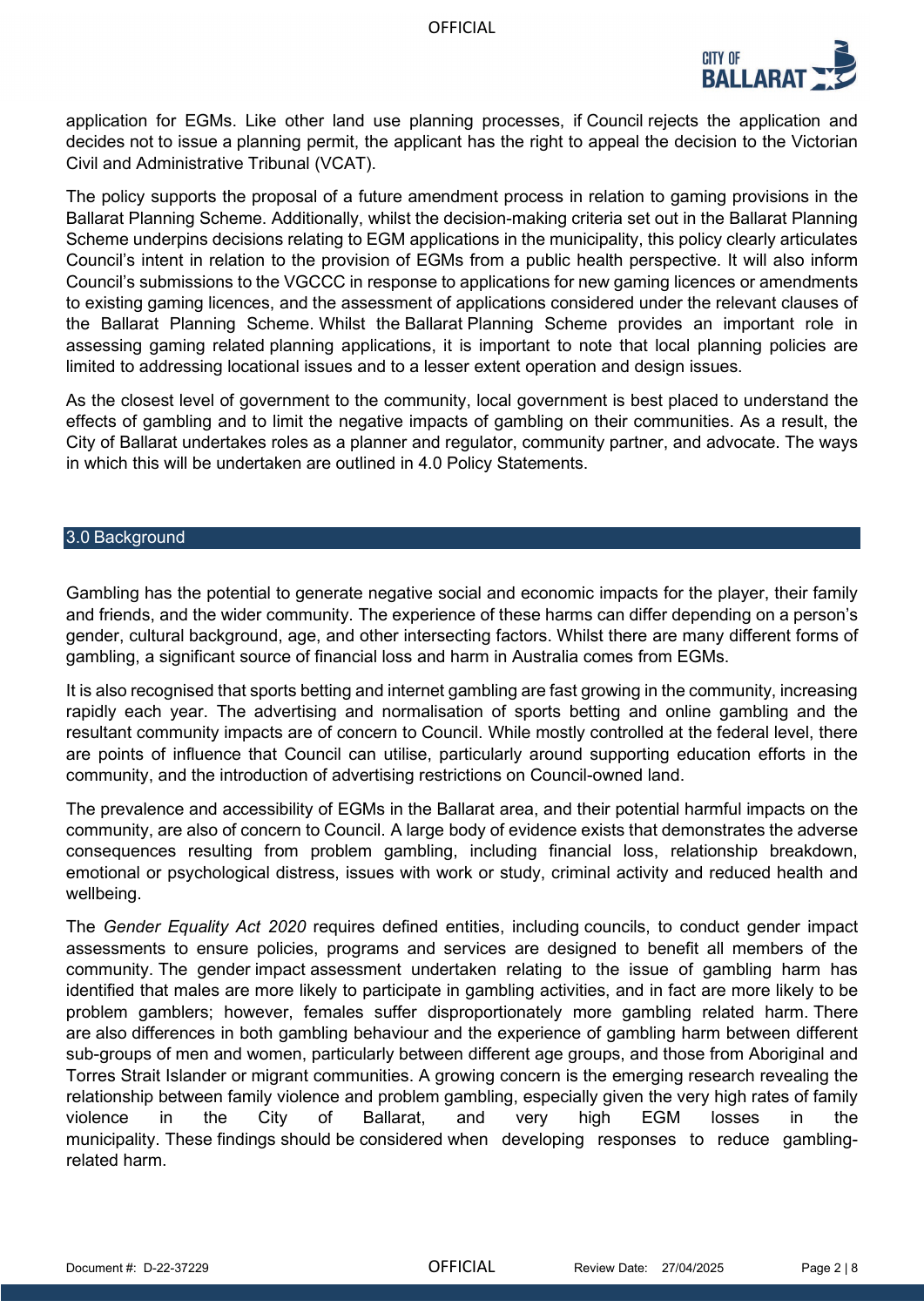

## 4.0 Policy Statements

# 4.1. Policy Principles

The policy is founded on a public health approach to gambling-related harm. This approach acknowledges a shared responsibility for improving the health of population groups and subgroups, rather than just the health of individuals. Two key principles underpin the public health approach to gambling-related harms:

- 1. A range of social, economic, and environmental factors affect a person's mental and physical health and wellbeing; and
- 2. It is important to implement an appropriate mix of actions with partners and the community to achieve improved health outcomes.

# 4.2. Policy Objectives

# 1. **Planning, Regulation, and Enforcement**

Demonstrate Council's commitment to protecting those most at risk of gambling related harms through its statutory roles and responsibilities, including strengthening Council's capacity to effectively guide the location of EGMs by providing the framework for proposed future amendments to the Ballarat Planning Scheme.

## 2. **Community Partnerships**

Collaborate with partners and the community to reduce gambling related harm using a public health approach, increasing access to services and opportunities for alternative recreational activities.

#### 3. **Advocacy**

Advocate for systemic and legislative change within the gambling industry, promote harm minimisation best practice and improve understanding to reduce gambling harm in the Ballarat community.

## 4.3. Policy Statements

The City of Ballarat adopts the following policy statements in relation to gambling. These statements are founded on three primary priorities that reflect Council's statutory roles, namely: planning, regulation, and enforcement; community partnerships; and advocacy. These will guide Council strategies and actions over the life of this Policy.

## **Planning, Regulation, and Enforcement**

- Council will fulfil its various statutory roles to encourage an environment which aims to protect the community from gambling related harms.
- Council will assess Gaming Machine planning permit applications on their merits, seeking to reduce the harm from EGMs in Ballarat, with consideration to venue location, relationship to known risk factors, and ensuring that vulnerable communities are protected.
- Council will consider the potential social and economic impacts of applications for new or amended gaming licences or applications to install, transfer or use EGMs, including consideration of gender and intersectional specific experiences of gambling harm.
- Council will oppose any planning and licensing application for additional EGMs and the transfer of EGMs in the municipality where there is solid evidence that the application will have negative social and economic impacts and minimal community benefit.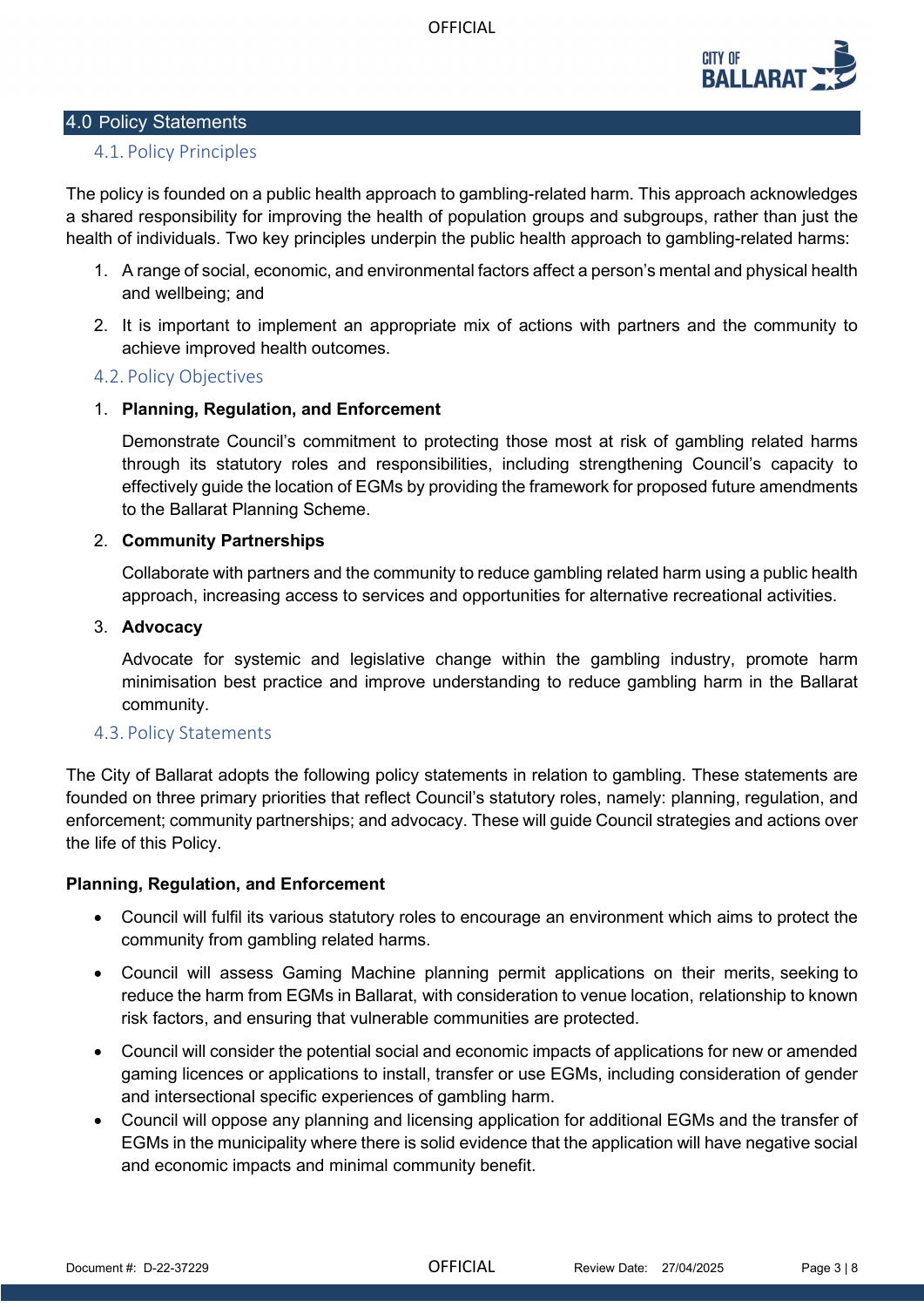

- Council will discourage an increase in EGM density per 1,000 adults and EGM expenditure in vulnerable communities and neighbourhoods.
- A Planning Scheme amendment process will be undertaken, including the production of detailed and thoroughly researched supporting documents, to strengthen Council's capacity to manage and influence the location, operation, and design of EGM facilities in the municipality through the planning process.
- The following will be considered in the determination of any planning permit application:
	- $\circ$  Evidence of intentional design to limit access and exposure to gambling products (both visually and audibly), and promotion of gambling products, within all areas of premises that will attract minors, families and others seeking to avoid interactions with gambling products;
	- $\circ$  Prevention of access to gambling experiences for young people who may attend an establishment's bistro, family area, playground, or outdoor area has been prioritised, including ensuring that there is no visibility or promotion of products such as gaming machine areas, Keno, racing, sports betting, raffles, lucky cards, or envelopes;
	- o For new gaming venues, this Policy recommends a minimum eight-hour shut down of the gaming floor, either between 1am-9am, or 3am-9am and 3pm-5pm daily;
	- $\circ$  Ensuring that EGMs are not located in close proximity (within 400m) to children's and community services, or vulnerable communities. This includes communities with lower SEIFA index of disadvantage or income, or those with higher levels of housing stress or unemployment than the City of Ballarat average;
	- $\circ$  Ensuring that the already higher than State average density of EGMs within the municipality does not increase; and
	- o Ballarat and State Planning Scheme considerations will underpin final decisions.
- Council will require that applications for planning permits to install or use EGMs, or new or amended gaming licences are accompanied by rigorous and transparent social and economic impact assessments, encouraging applicants to have early engagement with Council to ensure harm minimisation design principles are employed. Social and economic impact assessments are completed entirely by Council with no cost to applicants.

## **Community Partnerships**

- Council will work in partnership to support relevant organisations, providers, and agencies in their initiatives to increase access to services that address the impacts of gambling related harms, particularly for vulnerable groups, in line with best practice approaches.
- Council will promote services that assist those impacted by gambling harm, including family and friends affected by someone else's gambling.
- Council will support and assist coordination of collaborative work within the municipality in advocating for harm minimisation approaches and improved community awareness of gambling and related harms, including increased understanding of the different ways that gambling harm may be experienced depending on gender, culture, and other intersectional attributes, and the provision of gambling harm education efforts.
- Council internal meetings will be held at venues that do not have EGMs. This is in line with Council's staff Code of Conduct Handbook, which commits to limiting exposure at work to gambling. Larger events (sporting, festive and partnered) may continue to be held at such venues when required.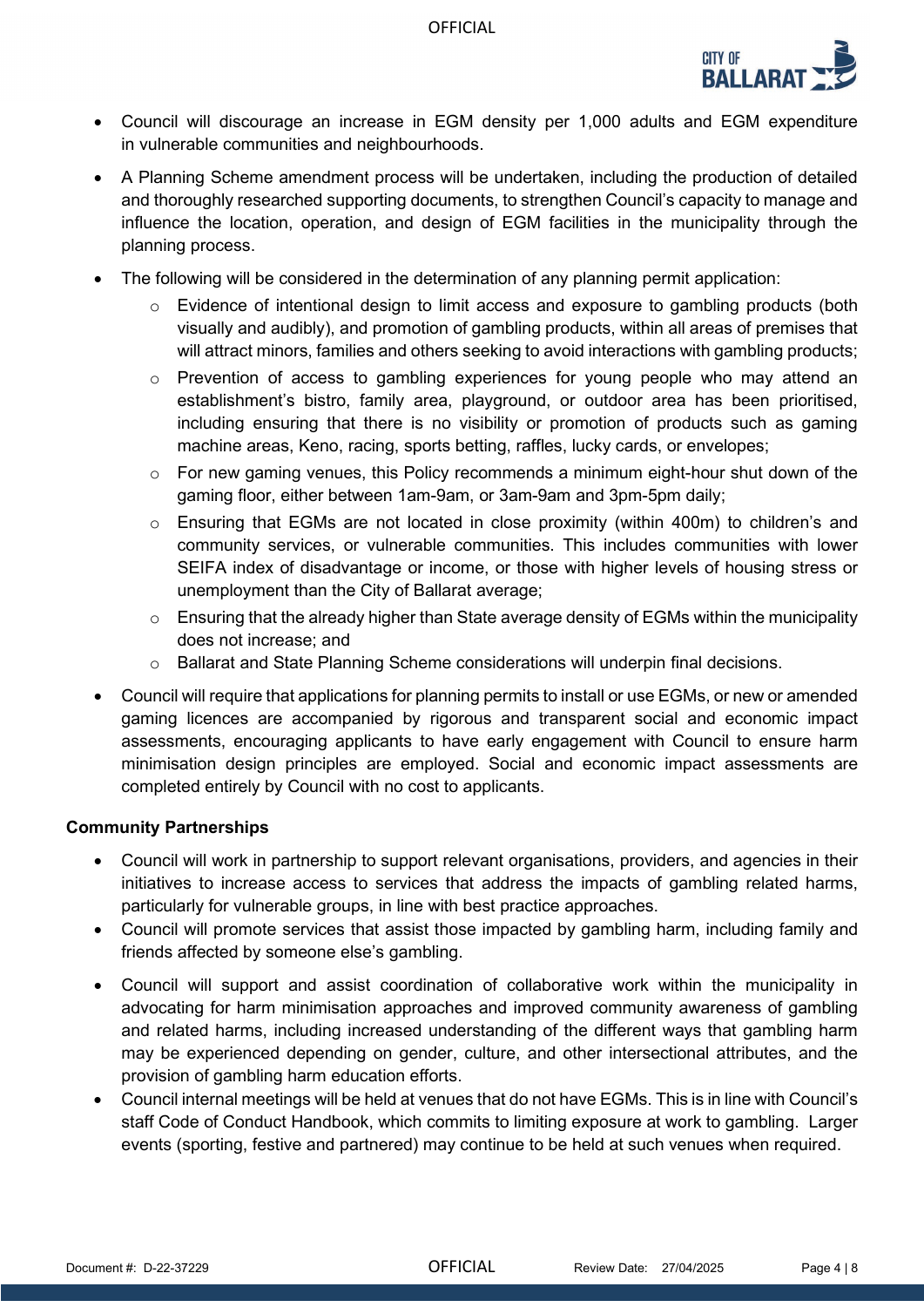**OFFICIAL** 



- Council will prohibit the siting and operation of any new or additional EGMs on Council-owned land. This does not retroactively apply to EGM applications commenced prior to the adoption of the policy.
- Council will prohibit permanent promotion and advertising of gambling products at Council-owned facilities outside of gaming floors, with the exception of pre-existing contractual obligations. This pertains to sports betting, online gambling, other forms of gambling and EGMs, with the aim of minimising community exposure to gambling advertising and the further normalisation of sports betting.
- Council will support initiatives that reduce gaming operators' reliance on revenue from EGMs.
- Council will prohibit applications to the City of Ballarat Community Impact Grant Program from entities and venues operating EGMS, and owners of EGM licenses, beginning 1 July 2022. This will not impact the delivery of grants previously awarded prior to 1 July 2022.
- Council will support opportunities which increase non-gambling social, leisure, entertainment and recreation opportunities which do not result in additional people being exposed to gambling related harms, including those providing safe alternative venues and activities.
- Council will maximise the opportunity for the community to provide their input into Council's strategic, regulatory, and decision-making processes relating to gaming applications.

# **Advocacy**

- Council will advocate in partnership with the community for systemic and legislative change to address gambling harm.
- Council will advocate to the Victorian Government for a reduction in the regional cap for EGMs (currently 663).
- Council will advocate that any EGMs given up by venues are automatically removed from the regional cap.
- Council will advocate to government and peak bodies for effective reform of the gambling industry consistent with the Productivity Commission and the Alliance for Gambling Reform, including (but not limited to) restricting access through reduced poker machines and trading hours, limiting maximum bets to \$1, removing deceptive features such as 'near misses', and losses disguised as wins.
- Council will advocate to ensure state government is regulating the gaming industry in an appropriate manner.
- Council will support community, service providers and agencies in their efforts to advocate for necessary changes to the regulatory, statutory, and strategic framework.
- Council will research and access data on local gambling context and emerging needs to inform community awareness and advocacy, including online and sports betting, and gender and intersectional experiences of gambling harm, and include this information in the review of its 'Minimising Gambling Harm' [Social Policy Position Statement.](https://www.ballarat.vic.gov.au/sites/default/files/2020-12/Preventing%20Gambling%20Harm%20PS%20FINAL.pdf)
- Council will encourage all gaming venues and community settings to promote their adoption and implementation of gambling harm minimisation strategies, such as Clubs managing Self-Exclusion Programs.
- Council will support advocacy efforts that increase transparency, efficiency, and equity in the regulatory and decision-making processes.
- Council will advocate for the amendment of legislation to transfer stronger controls over EGMs to local government.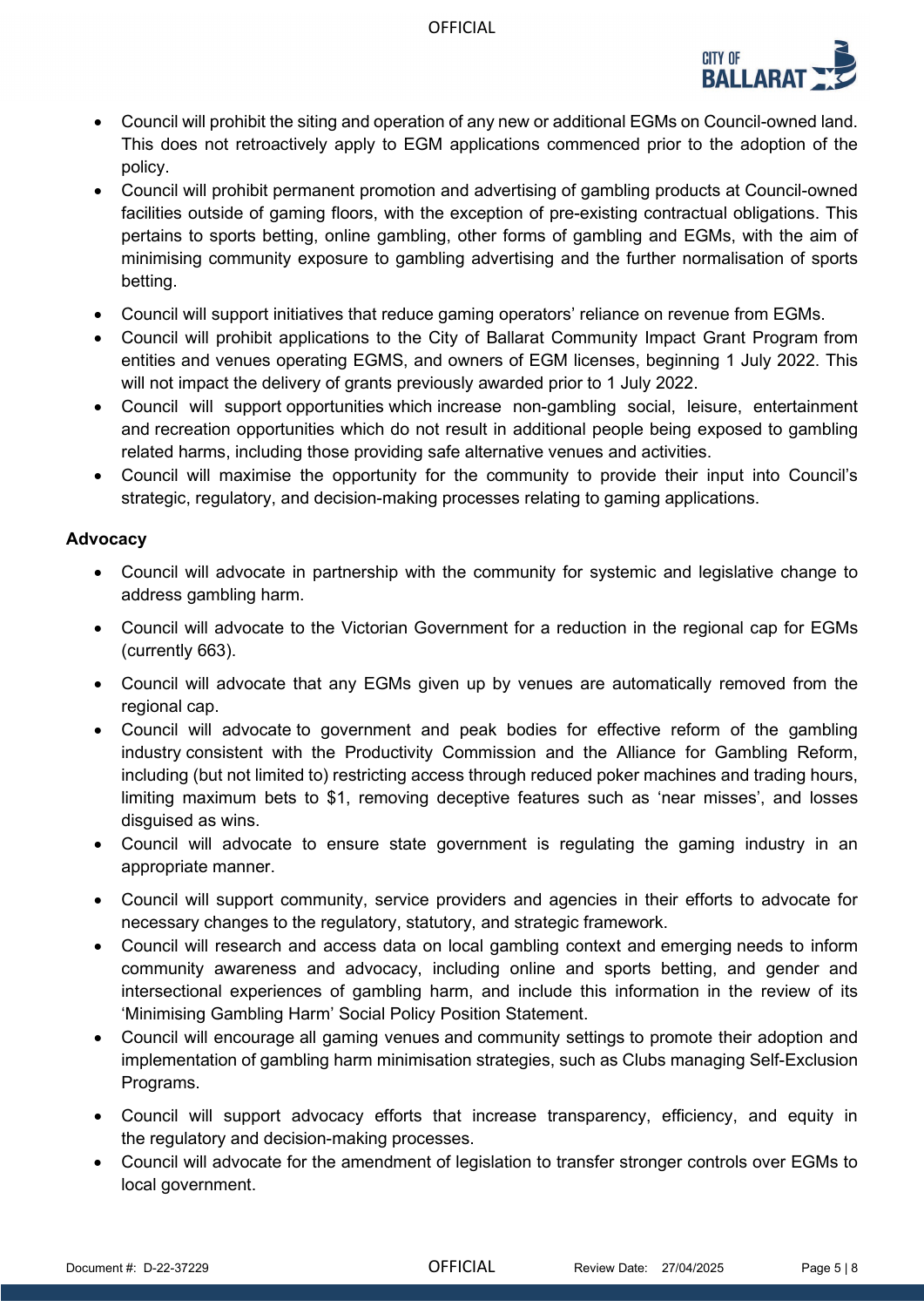

# 4.4. Monitoring and Review

Intended outcomes to monitor the implementation of the Policy may include but are not limited to:

#### **Objective 1. Planning, Regulation, and Enforcement**

- Amendments to the Ballarat Planning Scheme have been proposed with the view of strengthening Council's capacity to manage and influence the location, operation, and design of EGM facilities.
- All submitted planning permits related to EGM's have been assessed ensuring that harm minimisation principles are applied, and vulnerable populations have been protected.
- Social and Economic Impact Assessments have been undertaken by Council and submitted to the VGCCC on all applications for new or amended gaming licences or applications to install, transfer or use EGMs.
- Any planning and licensing application for additional EGMs and the transfer of EGMs in the municipality where there is solid evidence that the application will have negative social and economic impacts and minimal community benefit has been opposed.

## **Objective 2. Community Partnerships**

- Council has worked with a range of partners to implement local gambling harm minimisation and awareness activities.
- Council has promoted services that assist those impacted by gambling harm, or family and friends affected by someone else's gambling.
- Council has worked with partners to undertake community attitudes to gambling survey.
- There is increased availability of facilities and services that provide non-gambling social, leisure, entertainment and recreation activities, and safe alternative venues for individuals experiencing harm.
- There are no new or additional EGMs on Council-owned land, with the exception of any applications currently in progress at the time this policy is adopted.
- Council internal meetings and staff social events have been held at venues where there is no exposure to EGMs.
- Council has not accepted new funding applications from entities or venues operating EGMS, or owners of EGM licenses, for the Community Impact Grant Program after 1 July 2022.
- The Community Impact Grant Guidelines and Grants Policy have been updated to reflect that Council will no longer accept funding applications from entities and venues operating EGMs, or the owners of EGM licenses, for the Community Impact Grant Program.
- Council has enabled opportunities for community members and stakeholders to participate in EGM decision making and gambling advocacy processes.
- Where possible, Council will participate in and/or support research undertaken regarding the impacts of gambling environments and gambling, and effective harm prevention and harm minimisation measures.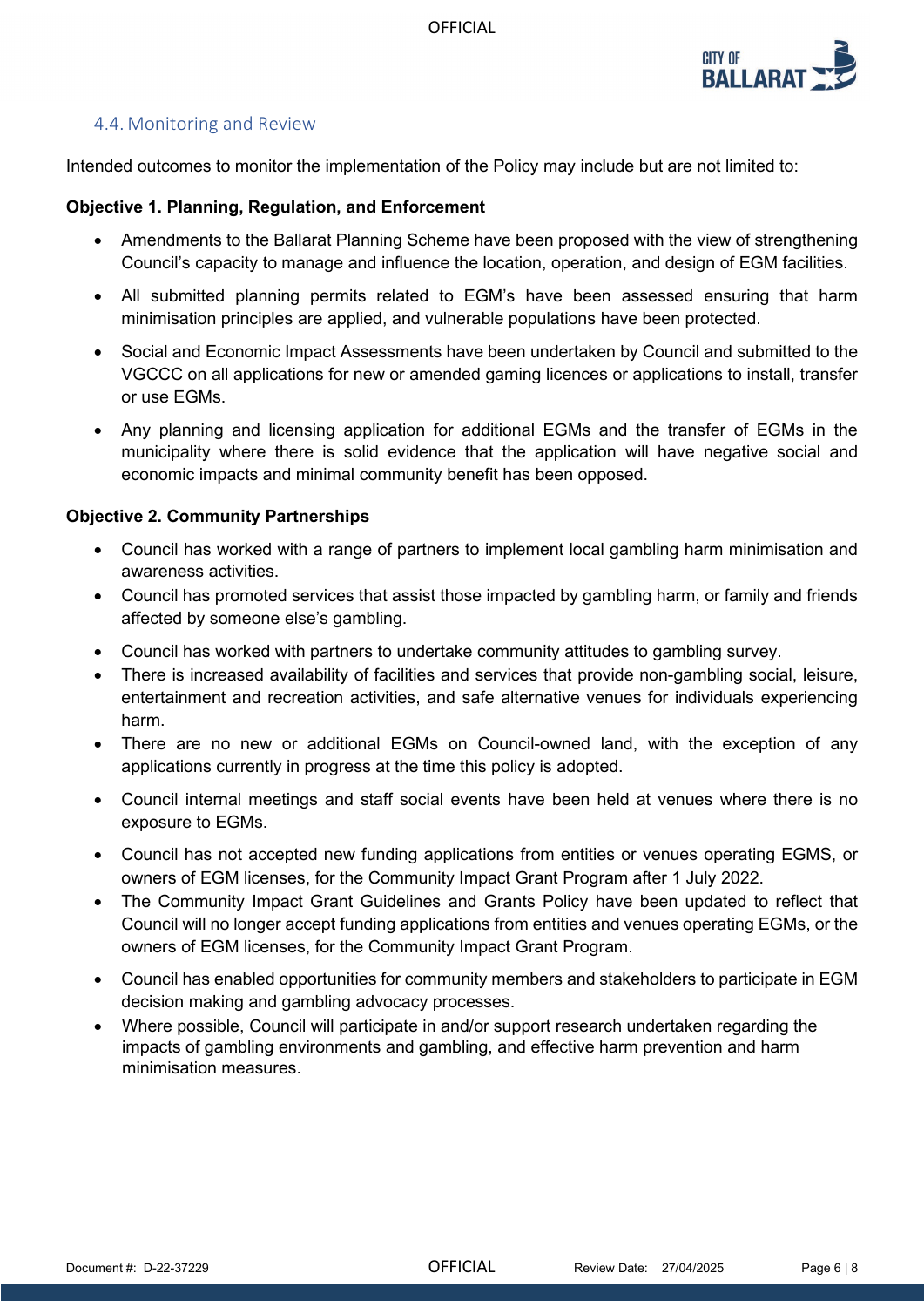

## **Objective 3. Advocacy**

- Council has maintained its role as a supporter organisation to the Alliance for Gambling Reform and participated in relevant campaigns which advocate for state and federal government legislative change.
- Council has made submissions to appropriate enquiries, committees and policies calling for changes to gambling legislation and systems which reduce gambling harm.
- Council has updated the 'Minimising [Gambling Harm' Social Policy Position Statement](https://www.ballarat.vic.gov.au/sites/default/files/2020-12/Preventing%20Gambling%20Harm%20PS%20FINAL.pdf) and made available on Council's website.
- Council has contributed to relevant gambling harm research projects through direct participation and promotion.

This policy will be subject to review by June 2026.

#### 5.0 Supporting Documents and References

- 5.1. Legislation
- *Gambling Regulation Act 2003*
- *Gender Equality Act 2020*
- *Interactive Gambling Act 2001*
- *Local Government Act 1989*
- *Local Government Act 2020*
- *Planning and Environment Act 1987*
- *Public Health and Wellbeing Act 2008*
- *Victorian Commission for Gambling and Liquor Regulation Act 2011*
- *Victorian Gambling and Casino Control Commission Act 2011*

5.2. Associated Documents

- Ballarat Planning Scheme
- Ballarat Strategy 2040
- MySay Community Engagement City of Ballarat Community Attitudes to Gambling 2019
- City of Ballarat Health and Wellbeing Plan 2021- 2031
- 'Minimising Gambling Harm' Social Policy Position Statement 2022
- Social Policy Framework 2018
- Victorian Planning Schemes